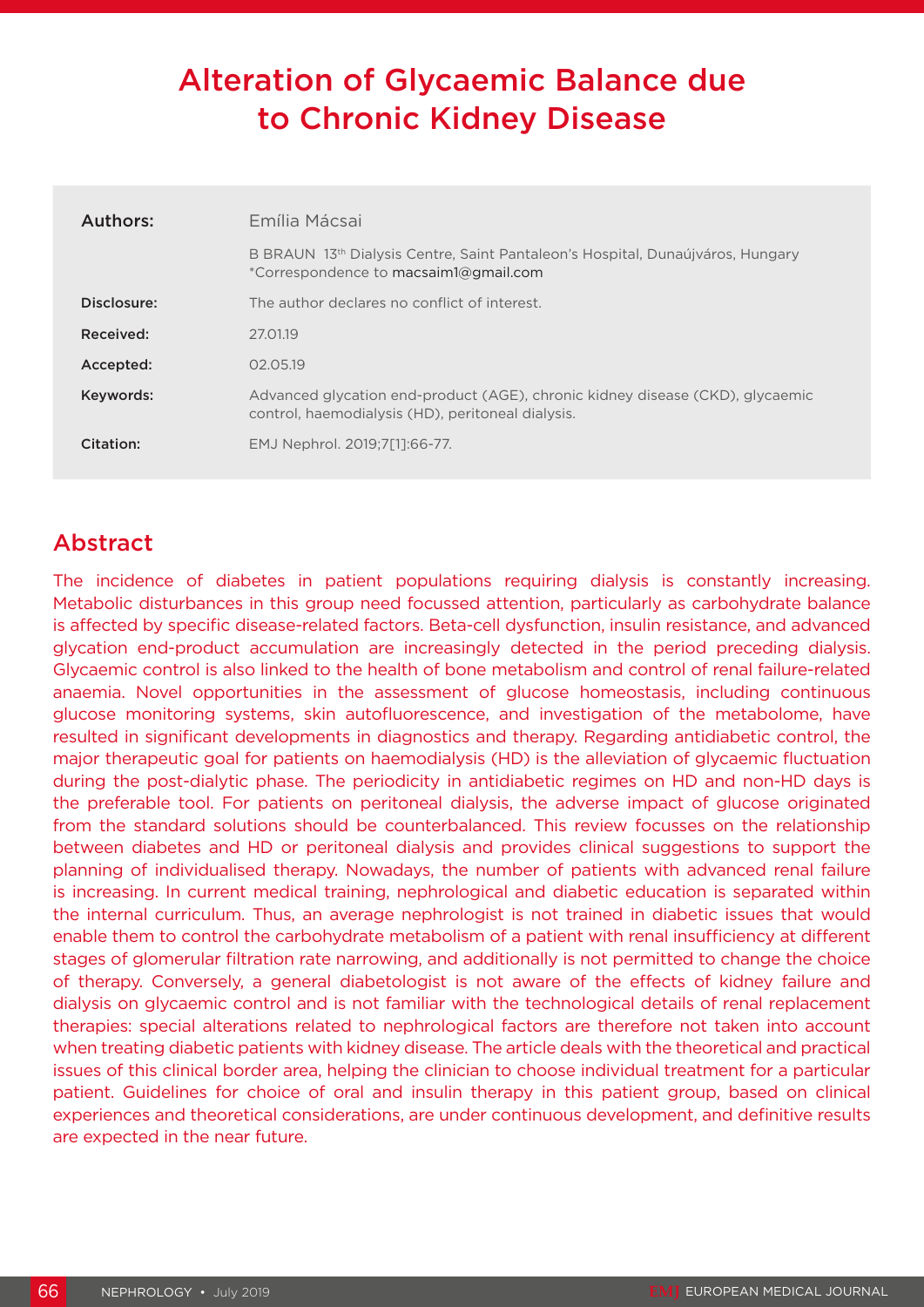#### **INTRODUCTION**

## Epidemiology of Diabetic Kidney Disease: Why is it so Important?

During recent years, a new classification of chronic kidney disease (CKD) was introduced in the literature because this condition can be grouped as diabetic renal (DKD) and non-diabetic renal disease (NDRD), respectively. This reflects the outstanding contribution of diabetes to the development and progression of kidney damage. The prevalence of diabetes among patients on dialysis is 40-50% in developed countries.<sup>1</sup> Challenges related to the control of carbohydrate homeostasis are more complex compared to those in diabetics without renal involvement. Indeed, even the definition of optimal glycaemic control in patients with varying degrees of renal failure is not fully clarified, and target values in individuals are significantly different.<sup>2</sup> During recent years, the appropriate management and assessment of carbohydrate homeostasis in patients with renal disease, as well as the impact of glycaemic control on morbidity and mortality, are at the centre of scientific interest. This increased awareness could improve healthcare providers' consciousness of and adherence to current guidelines. This review dicusses the relationship between diabetes and advanced stages of CKD, haemodialysis (HD), or peritoneal dialysis in detail.

Based on large trials performed in recent decades, good metabolic control hallmarked by HbA1c levels around 6–7% was shown to be protective against renal injury and other complications.3 However, in the presence of moderate CKD, the factors influencing mortality and a further decrease in glomerular filtration rate (GFR) change markedly compared to those in the general population or in patients with early-phase renal failure. HbA1c, for example, is not clearly associated with further progression of CKD and mortality despite being the conventional glycaemic marker.4

Worldwide morbidity due to non-communicable diseases is in general improving; to the contrary, mortality related to CKD, and the prevalence of diabetic renal damage and associated disabilities, is increasing.<sup>5</sup> Based on prior studies (NHANES III, 10 years of follow-up; N=16,046) it is clear that mortality of patients with Type 2 diabetes

mellitus (T2DM) is predominantly related to the development of renal complications.<sup>6</sup> The assessment of cardiovascular risk in patients with renal failure is increasingly emphasised. The risk is increased partly due to traditional factors (including inappropriate control of carbohydrate homeostasis), and partly due to non-traditional and dialysis-associated factors.

#### Uncertainties in the Diagnosis of Diabetic Kidney Disease

The evaluation of differences between patients with DKD and those with NDRD is challenged by two major facts. The phenomenon of burntout diabetes, a novel subtype of the disease, was described just 5 years ago (this condition occurs when impairment of renal function results in diminished elimination of endogenous insulin, but to a level that is still sufficient for appropriate blood glucose control: therefore, antidiabetic agents can be discontinued). The epidemiological classification of this patient group is not fully clear.7 There are several factors that contribute to downward shifting of glucose homeostasis, including impaired renal and hepatic clearance of insulin, absence of gluconeogenesis in renal tissue, and, as a result of dialysis, improved insulin secretion and decreased uraemic toxicity. Patients with burnt-out diabetes should adhere to dietary recommendations. The re-initiation of any necessary antidiabetic therapies should be decided according to the results of continuous and rigorous blood glucose monitoring performed at home. Treating physicians should also perform the regular monitoring of micro and macro-angiopathic complications.

The contribution of diabetes to CKD is varied. Diabetes can be the cause of renal failure in up to one-third of cases; but it may also present as a comorbidity with CKD of other aetiologies. This presents a further challenge when the cause of renal failure is yet to be identified in patients on dialysis, and also when its impact on mortality and survival parameters is not clarified.<sup>8</sup> The prognostic value of specific diabetic conditions, including new-onset diabetes on dialysis and after transplantation, will be better characterised in the near future.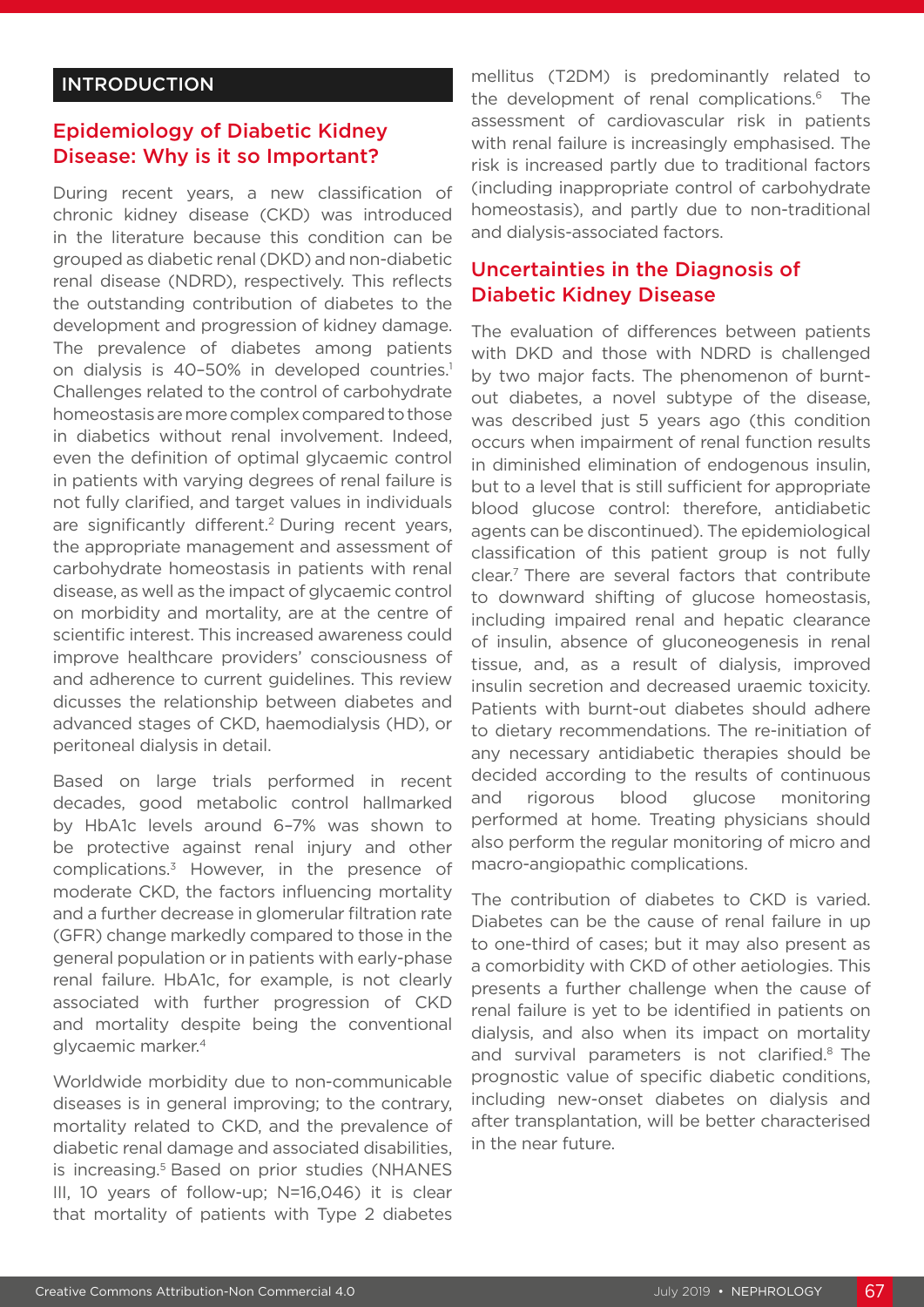#### The Significance of Glycaemic Correction at the Time of Dialysis Initiation

The mortality of diabetic patients in the period around the initiation of dialysis is particularly high. Additional to standard risk factors (heart failure, high systolic and low diastolic blood pressure, acute renal failure) a GFR value of <45 mL/min/1.73 m<sup>2</sup> at the time of the referral to nephrologist is also a predicting factor.<sup>9</sup> This raises the notion that mortality associated with the initiation of dialysis can be improved if cut-off GFR values of referral are increased in diabetic conditions.9 A patient with declining GFR requires meticulous attention to avoid life threatening hypoglycaemia and to prevent serious, acute cardiovascular consequences. Therefore, their medication regimen should be regularly re-assessed and adjusted according to carbohydrate intake and specific factors affecting renal health.

According to novel data, the quality of glycaemic control in the pre-dialysis phase determines the mortality after the initiation of dialysis. Analysing HbA1c and random blood glucose levels of 17,819 patients during a 1-year preceding dialysis revealed that the quality of carbohydrate homeostasis is associated with mortality during the first year of renal replacement therapy. Compared to patients with HbA1c levels of 6–7%, the mortality increased by a factor of 1.19 and 1.48 in patients with HbA1c levels of 8–9% and >9%, respectively. The occurrence of random blood glucose levels >11.1 mMol/L increased mortality by a factor of 1.34 compared to patients with glucose levels in the range of 5.5–7.0 mMol/L.10

Other observations indicate that strict glycaemic control in the early stage of diabetic nephropathy in patients with albuminuria >300 mg/day provided no benefit and did not prevent cardiovascular events.<sup>11</sup> A metaanalysis of 29,141 diabetic patients with no or mild nephropathy revealed that good glycaemic control (HbA1c: <7% and fasting blood glucose: <6.6 mMol/L) had no significant impact on risk of mortality, development of a condition requiring dialysis, or major cardiovascular events, and provided minimum benefit regarding the risk of myocardial infarction and progression of microalbuminuria.12 The significance of the quality glycaemic control in earlier stages of DKD should be established by future studies. Previous results of large diabetological studies (UKPDS,<sup>13</sup> DCCT,<sup>14</sup> EDIC15) obtained one to two decades ago suggested that good glycaemic control correlated with better outcomes. Nowadays, however, the strength of this evidence is debated due to the change in the composition of global DKD population (with more elderly patients with comorbidities) and change in antidiabetic regimes. The long-term benefits of tight metabolic control on renal conditions are seemingly limited to those still not on dialysis.

#### MARKERS FOR QUALITY ASSESSMENT OF CARBOHYDRATE HOMEOSTASIS IN PATIENTS WITH RENAL FAILURE

#### Traditional Markers

Based on recent literature, the benefits of strict glycaemic control in the prevention of micro and macrovascular complications are not fully demonstrated. According to current guidelines, individualised targets should be established while considering the presence of co-morbidities, susceptibility to hypoglycaemic episodes, and predicted lifetime. This approach is of particular importance in patients with renal failure.

For the assessment of the quality of glycaemic control there are traditional and novel markers. Their role, clinical use, and justification are different in patients with renal failure compared to the general population. In older patients with renal impairment, hypoglycaemia may lead to catastrophic events including myocardial ischaemia, stroke, severe accidents, epileptiform attacks, or sudden death due to acute malignant arrhythmias.

According to some (but limited) data, variability in glucose levels may have a role in the development of DKD. One can assume that in the future, individual or professional continuous glucose monitoring (CGM) will be the standard tool for the recognition of hypoglycaemic events and the establishment of optimal therapy.<sup>16</sup> The self-check of glucose levels alone improved glycaemic control during a 3-month period, with an efficacy comparable to that of CGM. It is likely that the patients' increased awareness alone decreased the occurrence of hyperglycaemic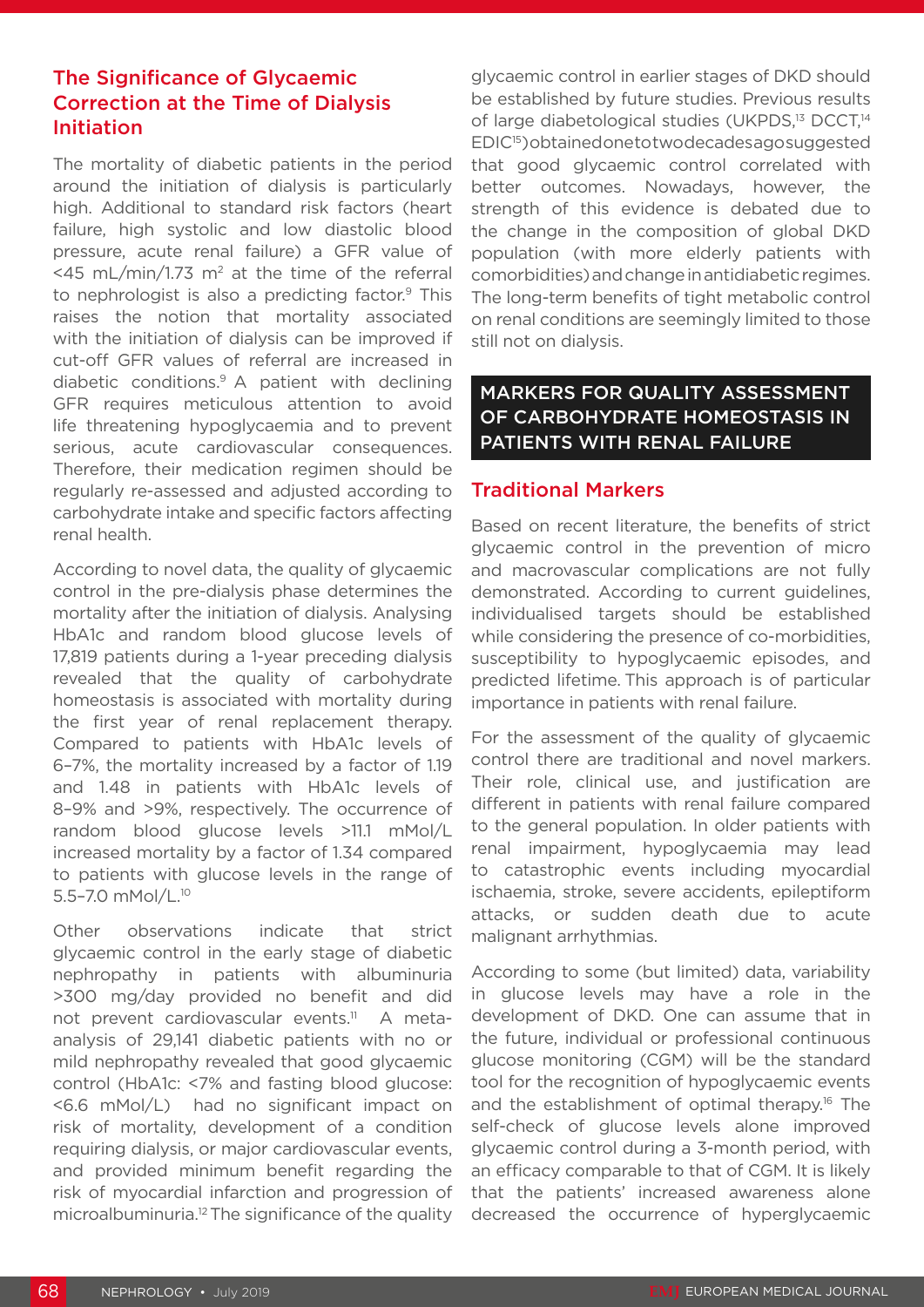phases, while the frequency of hypoglycaemic events did not increase.<sup>17</sup> In addition, in a particular individual the estimated average of blood glucose levels based on HbA1C levels does not necessarily reflect real blood glucose levels: only CGM can provide reliable information on glycaemic control. Unfortunately, the wide use of CGM is financially limited.18

Another study demonstrated that high glycated albumin levels predict 4-year mortality in HD patients (N=1,255) better than HbA1c.<sup>19</sup> A metaanalysis (N=3,928 from 24 studies) also revealed a stronger correlation of average blood glucose levels with glycated albumin than with HbA1C levels, and that glycated albumin levels in patients with advanced renal failure predicted cardiovascular events more accurately than HbA1c.20 Other investigators evaluated the relationship between the fasting blood glucose levels of patients with varying degrees of renal failure, and HbA1c, glycated albumin, and fructosamine levels. None of these markers were optimal for the assessment of glycaemic control in this population. Currently, however, HbA1c is still considered to be the traditional marker used for the assessment of the quality of glycaemic control; other non-traditional markers offer no benefits in prediction.

#### Novel Markers of Metabolism

Considering the phenomenon of metabolic memory, the lack of strong correlation between outcome and actual (short-term) glycaemic control in renal failure patients is not surprising. In general, diabetic nephropathy develops 10–15 years after the diagnosis of carbohydrate metabolic disorder, and the development of end-stage renal disease requiring dialysis lasts for several years after. However, the exact date of disease onset is not known at the time of T2DM diagnosis, and the quality of glycaemic control in a patient with advanced renal failure is not known in the long-term either; one cannot therefore establish the contribution of the quality of glycaemic control in preceding periods to the progression of renal impairment.21

Skin autofluorescence measurement is a tool that may better indicate the development of complications and risk of mortality compared to traditional markers of glycaemia. This parameter reflects the cumulative quality of glycaemic

control during the preceding 5–10 years. The extent of damage to connective tissues is hallmarked clinically by osteoarthritic and musculoskeletal degenerative disorders and patient disability. 22

Presumably, metabolic disorders will be assessed in a comprehensive way at the metabolome level, which reflects also the effects of diet and gut microbiome.23 The notion of uraemic toxins is also under transition due to the recent results of metabolome research. Data suggest that diabetes has a more significant effect on some individual metabolite levels in the early phase of renal failure compared to the advanced phase.<sup>24</sup>

CHANGE OF CARBOHYDRATE METABOLISM WITH IMPAIRMENT OF GLOMERULAR FILTRATION RATE: THE IMPACT OF DIFFERENT FACTORS ON PROGRESSION

## Lifestyle Factors and Diabetic Kidney Disease

Previous literature data clearly support that regular physical activity and adherence to dietary recommendations slow the onset and progression of long-term complications, including chronic renal failure. For corresponding details tailored to specific populations refer to national guidelines. The Mediterranean diet has an increasing role in the therapy of both diabetes and CKD.<sup>25</sup> In recent years, an association between T2DM and altered gut microbiome, characterised by the reduction of micro-organisms producing short chain fatty acids from carbohydrates, has been demonstrated.<sup>26</sup> The further alteration of microbiome during the development of nephropathy is less known. An association between oral cavity microbiome and CKD risk, as well as the blood level of certain cytokines (including IL-18), was also reported.<sup>27</sup> During the development of CKD, the gut microbiome is skewed and protein-metabolising bacteria become more abundant: locally produced uraemic toxins are absorbed and cause systemic toxicity, aggravating renal damage (and decreasing toxin elimination via the kidneys). Therefore, dietary interventions that have an impact on the gut microbiome may improve uraemic condition and slow CKD progression.28

A further challenge when treating this population is the patients' non-compliance and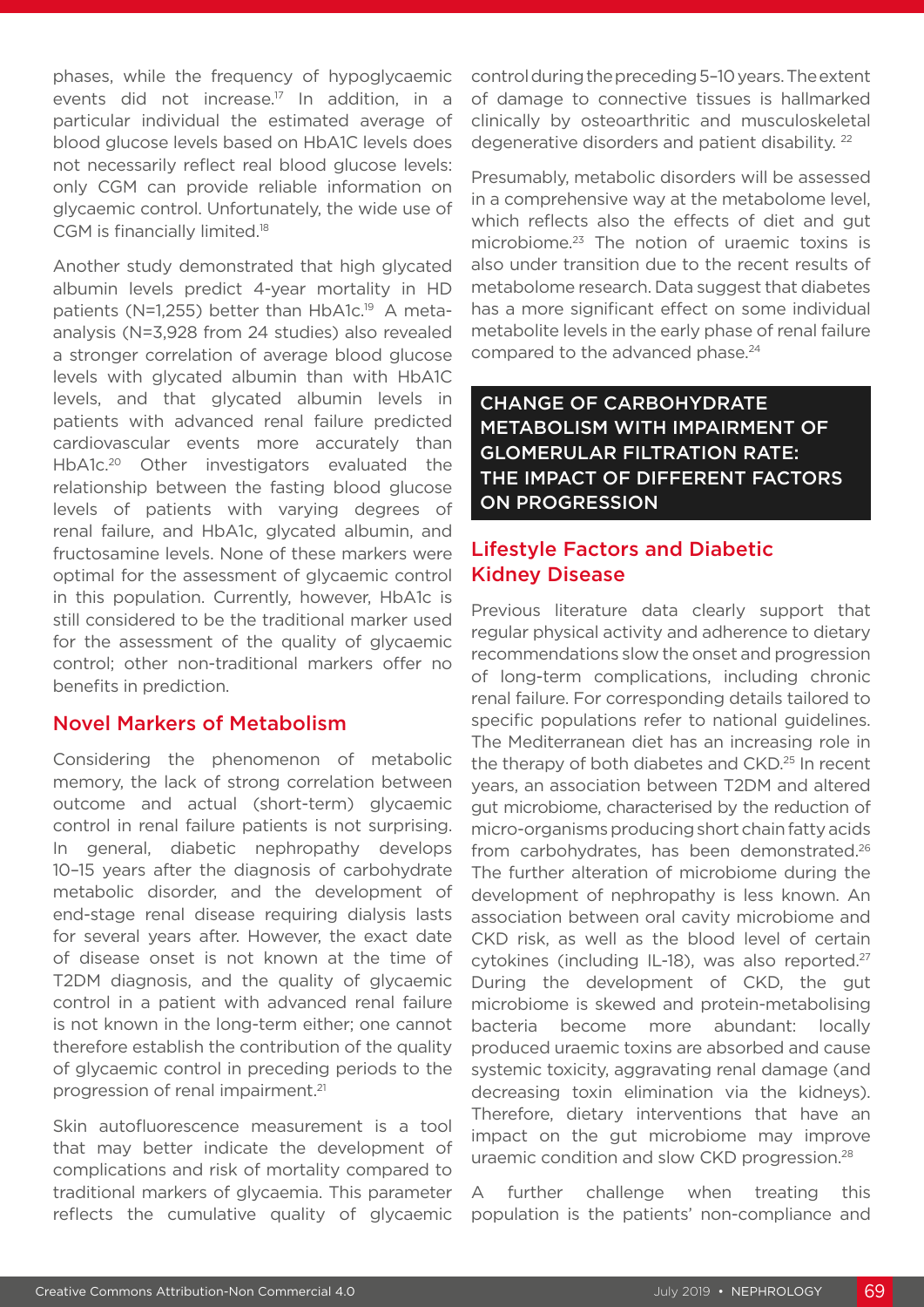non-co-operativeness due to deterioration of cognitive skills.29

### Insulin Resistance in Chronic Kidney Disease

Because of altered insulin secretion and increased insulin resistance, CKD is associated with disturbed glucose homeostasis. Novel research data identified altered gut microbiome as the common cause of diabetic and uraemic, metabolic abnormalities.<sup>30</sup> All stages of CKD are hallmarked by insulin resistance. Several factors contributing to insulin resistance include decreased vitamin D levels, hyperparathyroidism, erythropoietin (EPO) deficiency, uraemic milieu and increased carbamylation of proteins due to high urea levels, inflammatory processes and increased oxidative stress, increased levels of cytokines, renin-angiotensin system activation, and acidosis. Standard factors of insulin resistance that are independent of renal function, including advanced age, obesity, dyslipidaemia, and hypertension, are also present. Hyperinsulinaemia via the MAPK pathway enhances vasoconstriction, cell proliferation, and cell migration, and results in alterations to the vascular wall, hence increasing the development of cardiovascular disorders.31 A possible molecular mechanism of insulin resistance is the glycation of the insulin receptor and the impairment of cells' insulin binging capacity.<sup>32</sup>

Clinical observations support that CKD requiring dialysis is itself a risk factor of insulin resistance. Patients on a transplantation waiting list and treated with HD or peritoneal dialysis were compared to subjects from general populations who are at increased risk of T2DM. The group members were age, gender, and BMI-matched, with comparable glucose levels at baseline at the 120<sup>th</sup> minute of oral glucose tolerance test. Insulin production in the dialysed patients was significantly higher compared to that in the general population.<sup>33</sup>

#### The Kidney and the Carbohydrate Homeostasis

The role of the kidney in glucose homeostasis alters with the progression of renal function impairment. Under physiologic conditions, renal gluconeogenesis provides about 20–25% of glucose released into circulation: in the postabsorption phase, this figure increases up to 60%. In diabetic patients, the contribution of renal gluconeogenesis is increased further.<sup>34</sup> The increased risk of hypoglycaemia in CKD is partly due to the absence of renal gluconeogenesis.<sup>34</sup> Another factor contributing to increased risk associated with GFR impairment is the impaired renal elimination, as well as the more extensive or protracted effects of antidiabetic agents. Glomerular glucose filtration is also increased in diabetes. As a counterbalancing mechanism, tubular SGLT2 expression is increased, resulting in a later onset of glucosuria despite high glucose levels. With the development of renal failure, the extent of glucosuria decreases, while hyperfiltration caused by hyperglycaemia accelerates renal damage.<sup>35</sup>

#### Advanced Glycation End-Product Accumulation and Glycaemic Control

Both hyperglycaemia and CKD contribute to increased levels of glycation product. The increase of oxidative stress is associated with increased advanced glycation end-product (AGE) production. Renal proximal tubular cells degrade filtrated AGE products; therefore, elimination decreases as renal function impairment progresses. At the same time, AGE products accumulate in the mesangial matrix and contribute to renal damage in diabetic nephropathy.36 In diabetic patients with GFR  $>30$  mL/min/1.73 m<sup>2</sup> the skin autofluorescence values correlated inversely with the extent of renal impairment, and proportionally with earlystage atherosclerosis detected by ultrasound examination of carotid and femoral arteries.<sup>37</sup> The molecular basis of these phenomena is explained by the alteration of gene transcription induced by AGE-RAGE axis activation, resulting in the acceleration of inflammatory and oxidative processes and, finally, in endothelial cell dysfunction and arteriosclerotic plaque formation. AGE products induce permanent hyperglycaemia via biochemical alterations impairing glucose utilisation, and this provides a positive feedback for the increased production of further AGE molecules. Simultaneously, they play a role in the transition of smooth cells in vascular wall to bone-producing cells, which is considered as the first step of vascular wall calcification.<sup>38</sup>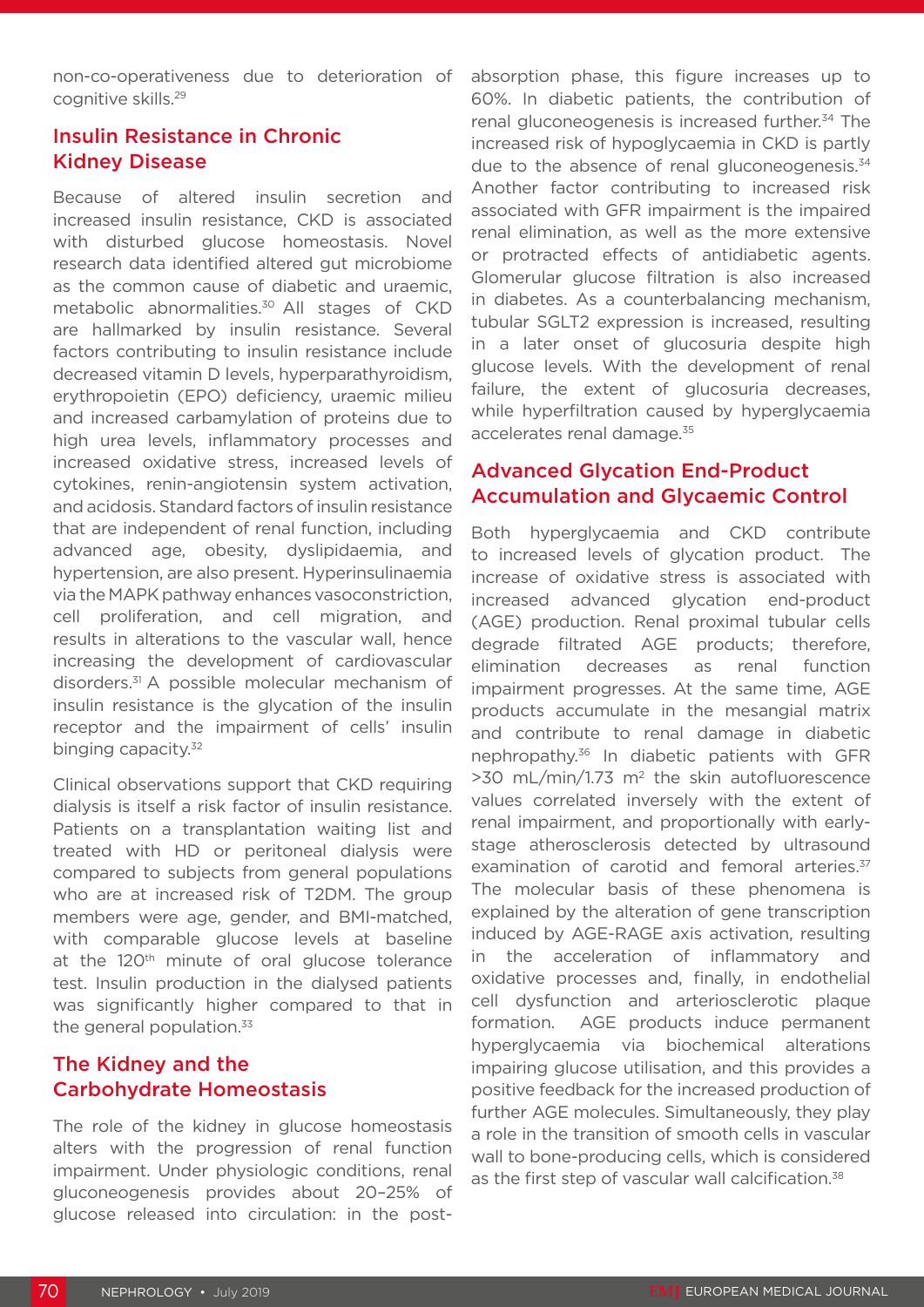### Association Between Bone Remodelling and Carbohydrate Metabolism

AGE products exert multiple effects on pathological changes of bone architecture that finally result in osteoporosis. A major effect is the increase of osteoblast FGF23 production. A pilot study found an inverse correlation between intact parathyroid hormone and skin autofluorescence values.39 Osteoblasts and adipocytes originate from a common, mesenchymal progenitor cell: during local remodelling processes there is a strong and bidirectional interaction between these two cell types. An anabolic effect of insulin is accelerated bone formation due to its binding to receptors on osteoblasts. Osteocalcin produced in bone tissue has an impact on insulin secretion and carbohydrate utilisation. Energy carrier molecules mobilised from fat stores support these processes, while the simultaneously mobilised cholecalciferol has an impact on calcium and phosphorous balance, as well as insulin secretion.40

#### Impact of the Correction of Anaemia on HbA1C Levels and Adverse Cardiovascular Outcomes

A study of 1,558 patients in CKD stage 3–4 revealed that HbA1C levels are only associated with mortality, risk of requiring dialysis, and cardiovascular events only in patients with haemoglobin levels >100 g/L: no correlation was observed in anaemic patients. HbA1C levels are influenced by a number of factors, including EPO therapy and conditions resulting in anaemia such as malnutrition or chronic inflammatory disorders.<sup>41</sup> HbA1C levels at the same glycaemic control are increased in the presence of iron deficiency, $42$ while decreased upon EPO therapy.<sup>43</sup> Early observations from the Glycemic Indices in Dialysis Evaluation (GIDE) study indicate an inverse association between EPO therapy and HbA1C levels.44 EPO therapy didn't show correlation with other alternative glycaemic markers, so lower HbA1C levels might be considered as a result of accelerated erythropoiesis, and therefore, this marker is not suitable for the characterisation of glycaemic quality.43 EPO has pleiotropic, anti-apoptotic, and immune-modulatory activity. Presumably, it modulates glucose homeostasis through several means in addition to stimulated haematopoiesis.45

## Beta Cell Dysfunction in Chronic Kidney Disease

Simultaneous to the impairment of renal function, uraemic toxin levels are also increasing: these toxins contribute to insulin resistance. In later stages, this process is accompanied by the dysfunction of beta-cells causing defective insulin secretion. Further factors accelerating beta-cell damage are acidosis, dyslipidaemia, hyperuricaemia, vitamin D deficiency, disturbed bone metabolism, and secondary hyperparathyroidism. However, results obtained so far are not unequivocal regarding the relationship between GFR impairment and the development of diabetes due to beta-cell dysfunction.46 A large study (N=1,337,452; median duration of follow-up 4.9 years) demonstrated that, initially, a high urea level was an independent risk factor for the later development of diabetes.<sup>47</sup>

#### HAEMODIALYSIS AND GLYCAEMIC CONTROL

## Common Features of the Two Dialysis Modalities

Depending on the glucose levels of the dialysis solution, the body loses or gains glucose during dialysis sessions. Both modalities have an impact on the metabolism of lipids, amino acids, and carbohydrates. Glucose entering from dialysis solution into the body potentiates insulin resistance and hyperinsulinaemia caused by the uraemic condition. The use of glucose-free solutions, on the other hand, is a risk factor of severe hypoglycaemic events in patients treated with antidiabetic agents. The permanent or intermittent parenteral glucose load has wideranging metabolic effects: for instance, via acceleration of oxidative stress, it contributes to increased glycation and has an adverse effect on cardiovascular outcomes.<sup>48</sup> Proinflammatory processes are also activated and accelerated at the time of the initiation of dialysis, depending on the extent of biocompatibility and pyrogen content of the dialysing agent. However, the increase of inflammatory marker levels is partly due to the failure of their renal elimination.

Data on the incidence of diabetes following the initiation of dialysis are still equivocal. A study from the Far East reported that during 13 years of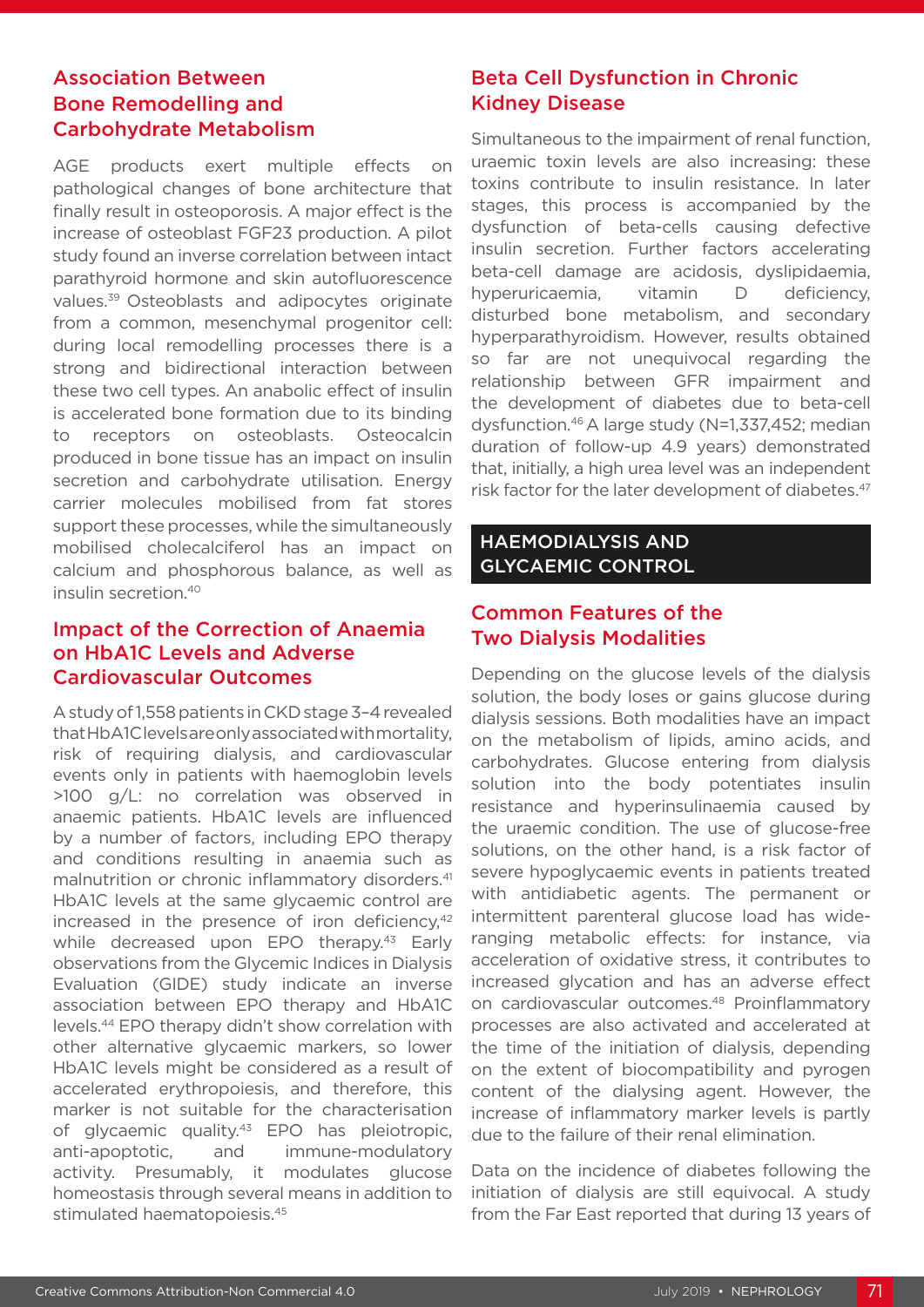follow-up the risk of novel diabetes is decreased (HR: 0.49) in patients subjected to regular HD compared to controls (8,912 patients on HD, 2,092 patients on peritoneal dialysis, and 136 of controls). Of note, the decrease in risk was detected only in patients with HD; the incidence of diabetes in the peritoneal dialysis group was comparable to control patients, indicating that diabetes incidence was higher in patients treated on peritoneal dialysis than in those on HD (15.98 versus 8.69 case/1,000 patient years).49

### Effects of Technical Parameters on Carbohydrate Metabolism in Haemodialysis

In HD patients, CGM revealed significant changes in carbohydrate metabolism depending on the day of dialysis session: average blood glucose levels and deviation of glucose levels were higher on days of dialysis than on those without sessions. This indicated a periodic change in insulin requirement.50 In a 12-month study, the efficient removal of uraemic toxins with highvolume haemodiafiltration significantly improved malnutrition, the risk of protein malnutrition, and CRP values reflecting inflammatory processes.<sup>51</sup> AGE values and large molecular weight uraemic toxins are also removed from the body during dialysis sessions. In a small study, skin autofluorescence values decreased significantly (5.2%; p=0.02) 1 week after switching the patients to glucose-free dialysis solutions. Plasma autofluorescence values decreased after each HD session, probably due to the reduction of protein-bound fraction: the values reached their nadir after 2 weeks of therapy (p<0.05).<sup>52</sup>

Meals during HD increase the risk of hypotensive episodes due to redistribution of circulation accompanying digestion. This adversely modulates blood flow and impairs the efficacy of dialysis. However, even in the presence of glucose-containing dialysis solution (with a glucose level of 8.33 mMol/L) the metabolic state of diabetic patients is skewed into a state resembling that of fasting. During dialysis, the lactate, pyruvate, and alanine levels decreased, while 3-hydroxy-butirate and ketone body levels increased in diabetic patients. In addition, plasma insulin levels decreased due to filtration and adsorption during HD; diabetic patients with a deficient capacity to produce endogenous insulin were

not able to compensate this phenomenon. Due to impaired glycolysis, this results in alternative mobilisation of energy sources, in imbalance of fat and protein metabolism into catabolic state, and increased gluconeogenesis. Similar alterations were not observed in HD patients without diabetes. Therefore, the administration of exogenous insulin at the end of the HD session should be individually considered and assessed.<sup>53</sup>

#### The Phenomenon of Glycaemic Disarray

The development of hypoglycaemic events in HD patients is the result of a complex array of factors that includes decreased appetite, failure of renal gluconeogenesis, impaired renal insulin clearance, glucose entering out of the body into the dialysing solution, the use of glucosefree dialysis solution, and increased erythrocyte glucose uptake during dialysis session. Therefore, the dosage of insulin and oral agents capable of inducing hypoglycaemia should be carefully determined, especially when both the efficacy and duration of these medicines increase. Several hours after HD, however, paradox rebound hyperglycaemia occurs, probably as a result of hormones counterbalancing insulin effects (similarly to that seen with Somogyi's effect). The insulin itself, along with peptide-type substances which impact on insulin secretion and effect, are removed during dialysis, while some membranes bind circulating insulin.<sup>54</sup> HD diabetic patients require individualised insulin dosing regimes for HD-days and non-HD days. The majority require less exogenous insulin during the post-dialytic period, while some require additional doses in the immediate post-HD hours. The modifications should be assessed according to blood glucose results in each patient.

## Clinical Specificities in Haemodialysis

Lifestyle modification, including regular physical activity, is part of routine recommendations for HD patients. Some experts suggest controlled activity during dialysis sessions, while others prefer exercises on dialysis-free days that are recorded in a diary. In addition to the ageing of patients requiring dialysis, specific dietary considerations and cognitive impairment require individual adaptation of dietary modifications. Sarcopenia, (i.e., the severe decrease of active muscular mass) is increasingly frequent among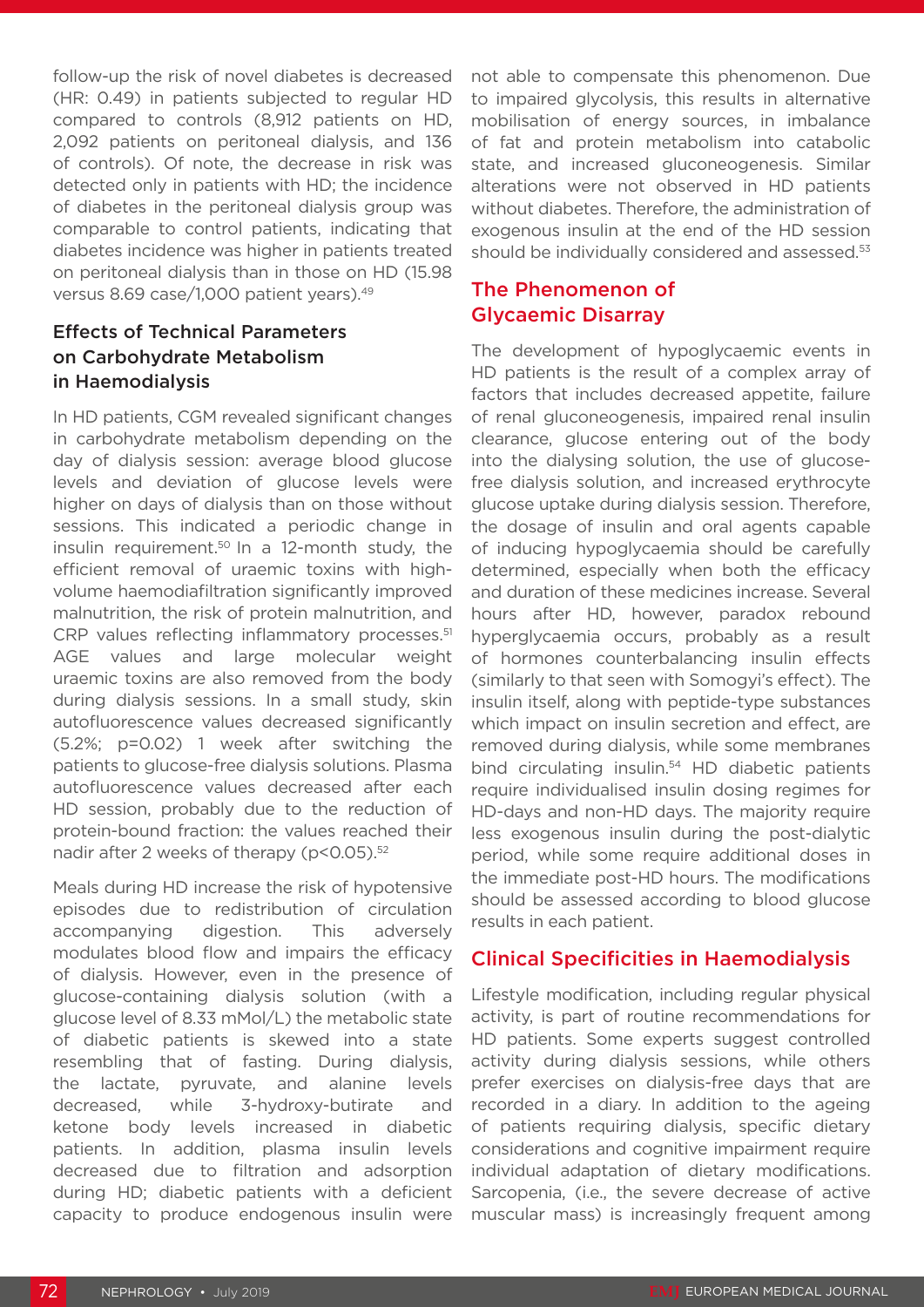the dialysed patients: the prevalence of the socalled frailty condition may be up to 60%.<sup>55</sup>

#### Oxidative Markers in Haemodialysed Patients

An American study analysed a large number of patients (N=16,387) and reported a correlation between 2-year survival of HD patients and HbA1C levels. In patients with HbA1C levels >8.5%, the cardiovascular mortality was 18% higher compared to that in patients with HbA1c levels <6.5%. The increased mortality was due to a higher risk of myocardial infarction; stroke, peripheral vascular disease, and all-cause mortality were comparable in the two groups.<sup>56</sup>

The association between HbA1c levels and mortality is characterised by a U-shaped curve. The mortality was the lowest in patients with HbA1c 6–7% in the JDOPPS study; HbA1c <5% and 5–6% were 1.56 (95% CI: 1.05–2.33) and 1.26 (95% CI: 0.92–1.71), respectively.57

In T2DM patients on HD, both random plasma glucose levels and glycated albumin levels correlated with xanthine-oxidoreductase activity; therefore, this enzyme may be partially responsible for the acceleration of oxidative processes in poorly controlled diabetic patients.58 In the general population the plasma xanthineoxidoreductase activity correlated with BMI, smoking, uric acid and triglyceride levels, and insulin resistance index. The increased activity of the enzyme is accompanied by the generation of superoxide and other reactive free radicals. Therefore, this marker can be considered as the general biomarker of metabolic disorders.59

#### PERITONEAL DIALYSIS AND GLYCAEMIC CONTROL

## Theoretical Considerations

Obligatory glucose absorption inherent with peritoneal dialysis increases cardiovascular risk. Daily glucose load ranges between 50–180 g depending on the regime used and transport characteristics. In diabetic patients, the blood glucose control should be intensified and individualised depending on hyperinsulinaemia and obesity. The benefits of peritoneal dialysis that are attributed to steady toxin and fluid removal, and maintenance of residual renal functions,

begin to disappear if metabolic control is of not appropriate quality.<sup>60</sup> In peritoneal dialysing solutions containing high levels of glucose, socalled glucose degradation products (GDP) are formed during the sterilisation processes on high temperature. Characteristic GDP are methylglyoxal, acetaldehyde, formaldehyde, and 3-deoxyglucosone. These agents induce AGE production. Methylglyoxal also has a direct inhibitory effect on the insulin signalling pathway and increases insulin resistance. Actual guidelines on peritoneal dialysis, therefore, include the minimisation of glucose load during sessions and the use of glucose free solutions.<sup>61</sup>

## Effects of Technical Parameters on Carbohydrate Metabolism in Peritoneal Dialysis

The systemic glucose exposure is increased by peritoneal dialysis. A study enrolled patients who are treated with peritoneal dialysis for at least half a year, but are not suffering in disorders of carbohydrate metabolism. Results indicated that in this peculiar population random plasma glucose levels correlated with daily intraperitoneal glucose exposure.<sup>62</sup> To avoid local and systemic damage caused by increased glucose load, glucose-free solutions and solutions with low GDP content are increasingly used, particularly when treating diabetics. Currently, there are no reliable data about the benefits of biocompatible dialysis solutions and icodextrin-containing, glucose-free polysaccharide solutions on technical survival and clinical outcomes.

Compared to patients using solely glucosebased solutions, patients who use icodextrinbased solution for long daytime dwell exhibited improved glycaemic control based on fasting glucose levels, daily cumulative insulin dose, and HbA1c.<sup>63</sup> In general, peritoneal dialysis regimes contain icodextrin solutions just once a day due to financial limitations and the fear of possible side effects (including allergic events, aseptic peritonitis, extensive ultrafiltration, and interference of absorbed maltose with some methods used for glucose measurements). However, patients who require strict glucose restriction and intensified ultrafiltration are increasingly treated with icodextrin twice a day or with a bimodal peritoneal solution containing both icodextrin and glucose.<sup>64</sup>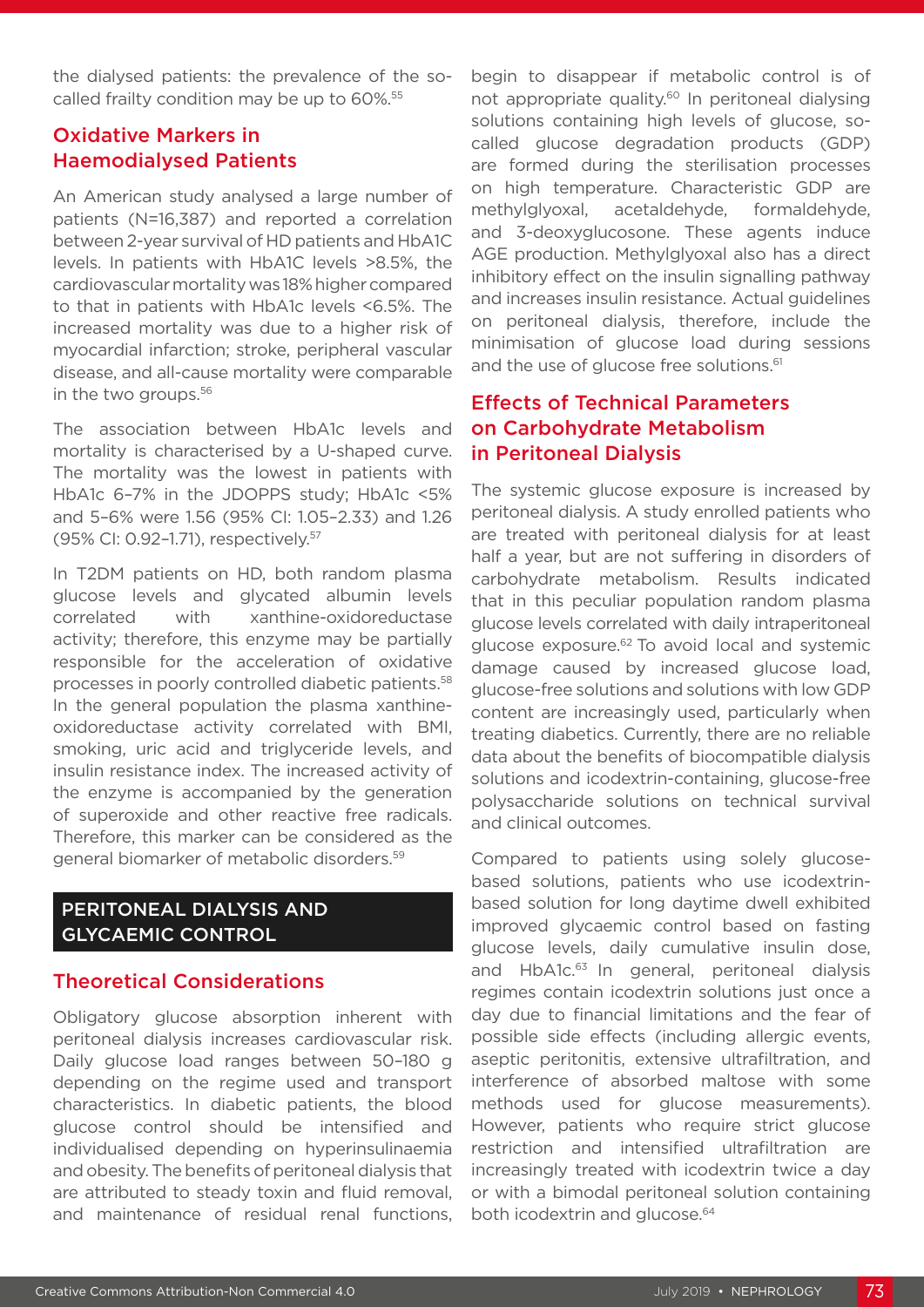

#### Figure 1: Main factors of glycaemic change in different states of renal failure.

AGE: advanced glycation end-product; CKD-MBD: chronic kidney disease-mineral and bone disorder; EPO: erythropoietin (therapy); GDP: glucose degradation products; GFR: glomerular filtration rate; HD: haemodialysis; PD: peritoneal dialysis; SGLT2: sodium-glucose co-transporter-2.

#### Clinical Specialities in Peritoneal Dialysis

The glycaemic control of diabetic patients with nephropathy depends in general on patients' adherence. Regular self-checks of glucose levels are of particular importance as therapy is based on actual blood glucose levels. Longterm glycaemic markers, however, provide less support to manage therapy, albeit patients with very low or those with very high blood glucose levels are at high risk of morbidity. In patients on long-term peritoneal dialysis, the gradual decrease of residual renal function and urinary output require the introduction of solutions with high glucose content in order to maintain optimal hydration. Although, in the short-term dwell time or the number of exchanges with the same low concentration glucose solution can be increased. This results in increased glucose exposure; therefore, the strategy of glycaemic control should be reassessed.<sup>65</sup>

Permanently high glucose exposure causes significant changes of peritoneal surface and leads its remodelling in a still unclarified way. Finally, the physiologic anti-adhesive properties

are lost. Encapsulating peritoneal sclerosis is a rare, but dangerous complication of peritoneal dialysis; histologically it resembles diabetic microangiopathy. The most dominant risk factor is the length of period since the initiation of peritoneal dialysis supports the possible contribution of cumulated peritoneal glucose exposure. The episodes of peritonitis and the development of quick transporter character are further risk factors of encapsulating peritoneal sclerosis and indicate the pathogenic role of locally high glucose exposure.<sup>66</sup>

#### Epidemiological Data in Peritoneal Dialysis

In diabetes, the benefits of peritoneal dialysis compared to HD in terms of survival following the initiation of dialysis sessions were demonstrated only in those patients who reached optimal glycaemic control (HbA1c: <8%). If glycaemic control was not optimal, there was no difference in mortality between peritoneal and HD.<sup>67</sup> There are several unclarified issues, however, regarding the importance of optimal glycaemic control in dialysed patients. It is not known whether the impact of optimal glycaemic control on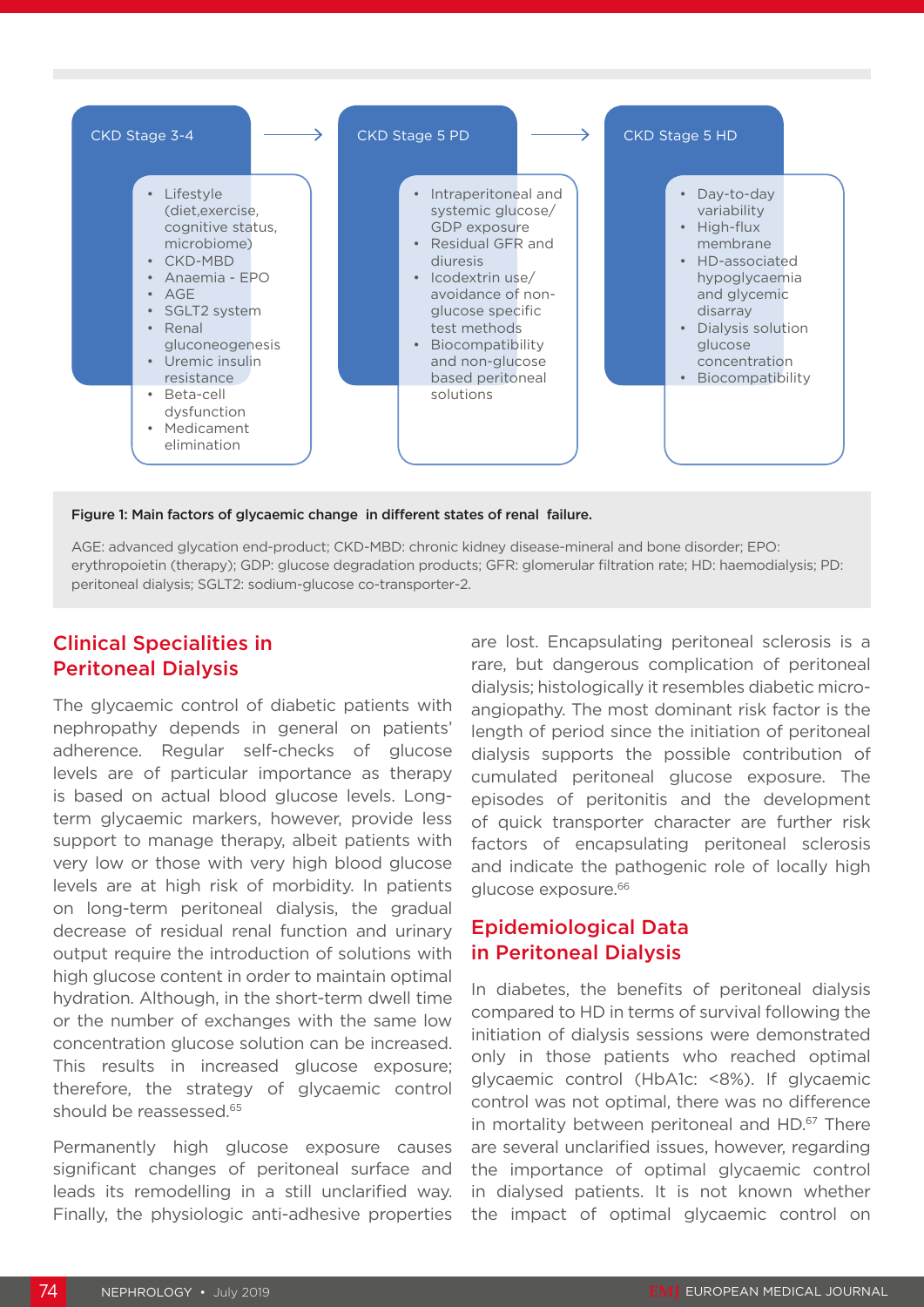prevention or delay of complications is so significant in nephropathy as in patients without renal failure. There is still no consensus even on optimal therapeutic targets either. The question of whether peritoneal dialysis should be the first-choice modality in diabetic patients can be answered after the extensive statistical analysis of large number of clinical data from patients initiating dialysis.68

#### CONCLUSIONS

Factors that are associated with CKD and related to the modality of dialysis (Figure 1) should be considered sufficiently when planning and controlling therapy of diabetic patients with renal failure. DKD raises several specific questions regarding the glycaemic control of affected patients. The optimal approach should be assessed individually in each patient, comprehensively considering the relevant technical parameters and clinical data. Targets may differ depending on whether the patient

is in good general condition and waiting for transplantation, or if the patient is multimorbid, disabled, and aged. In the first scenario, carbohydrate metabolism along with cardiovascular risk factors should be strictly controlled; in the second case, however, the major goal is the short-term improvement of overall life quality.

Carbohydrate metabolism of patients with advanced renal failure is more labile compared to that of the general diabetic population. It is affected by several additional factors related to renal failure itself and applied therapy, and subject to this review. Regarding antidiabetic control, the major therapeutic goals in patients on HD is the alleviation of glycaemic fluctuation during the postdialytic phase. The periodicity in antidiabetic regimes on HD and non-HD days is a preferable tool for individualised therapy. In patients on peritoneal dialysis, the adverse impact of glucose originated from standard peritoneal dialysis solutions should be counterbalanced.

#### References

- 1. Burrows NR et al. Incidence of end-stage renal disease attributed to diabetes among persons with diagnosed diabetes - United States and Puerto Rico, 2000-2014. MMWR Morb Wkly Rep. 2017;66(43):1165-70.
- 2. Karpati T et al. Patient clusters based on HbA1c trajectories: A step toward individualized medicine in type 2 diabetes. PLoS One. 2018;13(11):e0207096.
- 3. Perkovic V et al. Intensive glucose control improves kidney outcomes in patients with type 2 diabetes. Kidney Int. 2013;83(3):517-23.
- 4. Limkunakul C et al. The association of glycated hemoglobin with mortality and ESKD among persons with diabetes and chronic kidney disease. J Diabetes Complications. 2019;33(4):296-301.
- 5. Jager KJ, Fraser SDS. The ascending rank of chronic kidney disease in the global burden of disease study. Nephrol Dial Transplant. 2017;32Suppl(2):ii121-8.
- 6. Afkarian M et al. Kidney disease and increased mortality risk in type 2 diabetes. J Am Soc Nephrol. 2013;24(2):302-8.
- 7. Park J et al. Glycemic control in diabetic dialysis patients and the burnt-out diabetes phenomenon.

Curr Diab Rep. 2012;12(4):432-9.

- 8. Fiorentino M et al. Renal biopsy in patients with diabetes: A pooled meta-analysis of 48 studies. Nephrol Dial Transplant. 2017;32(1):97-110.
- 9. Pinier C et al. Renal function at the time of nephrology referral but not dialysis initiation as a risk for death in patients with diabetes mellitus. Clin Kidney J. 2018;11(6):762-8.
- 10. Rhee CM et al. Association of glycemic status during progression of chronic kidney disease with early dialysis mortality in patients with diabetes. Diabetes Care. 2017;40(8):1050-7.
- 11. Gregg LP, Hedayati SS. Management of traditional cardiovascular risk factors in CKD: What are the data? Am J Kidney Dis. 2018;72(5):728-44.
- 12. Ruospo M et al. Glucose targets for preventing diabetic kidney disease and its progression. Cochrane Database Syst Rev. 2017;6:CD010137.
- 13. UK Prospective Diabetes Study (UKPDS) Group. Intensive bloodglucose control with sulphonylureas or insulin compared with conventional treatment and risk of complications in patients with type 2 diabetes (UKPDS 33). The Lancet. 1999;346(9178):602.
- 14. National Institute of Diabetes and

Digestive and Kidney Diseases (NIDDK). Diabetes Control and Complications Trial (DCCT). NCT00360815. https://clinicaltrials. gov/ct2/show/NCT00360815.

- 15. National Institute of Diabetes and Digestive and Kidney Diseases (NIDDK). Epidemiology of Diabetes Interventions and Complications (EDIC). NCT00360893. https:// clinicaltrials.gov/ct2/show/ NCT00360893.
- 16. Subramanian S, Hirsch IB. Diabetic kidney disease: Is there a role for glycemic variability? Curr Diab Rep. 2018;18(3):13.
- 17. Yeoh E et al. Efficacy of selfmonitoring of blood glucose versus retrospective continuous glucose monitoring in improving glycaemic control in diabetic kidney disease patients. Nephrology (Carlton). 2018;23(3):264-8.
- 18. Bloomgarden Z. Beyond HbA1c. J Diabetes. 2017;9(12):1052-3.
- 19. Chen CW et al. High glycated albumin and mortality in persons with diabetes mellitus on hemodialysis. Clin Chem. 2017;63(2):477-85.
- 20. Gan T et al. Glycated albumin versus HbA1c in the evaluation of glycemic control in patients with diabetes and CKD. Kidney Int Rep. 2017;3(3):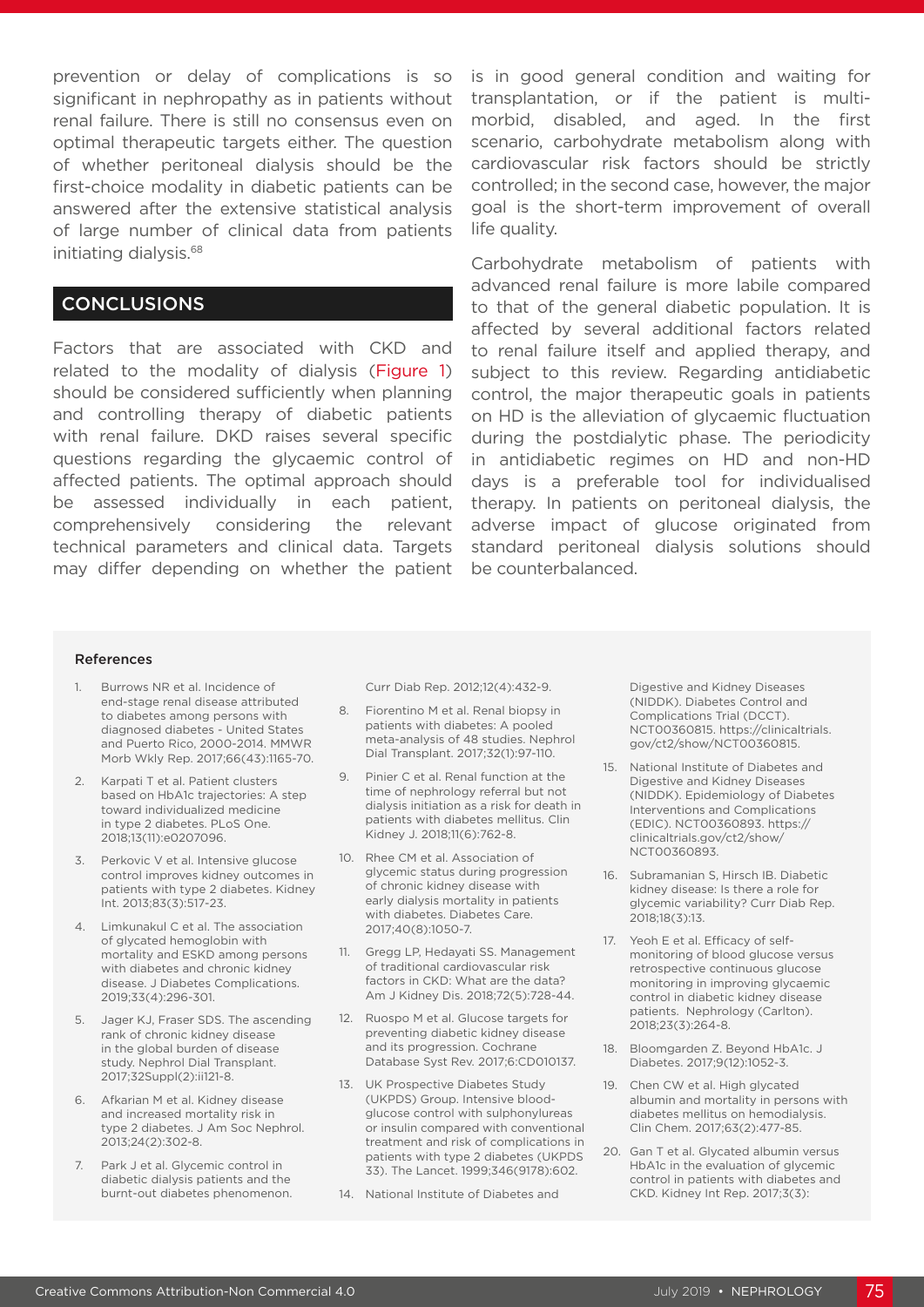542-54.

- 21. Misra A, Bloomgarden Z. Metabolic memory: Evolving concepts. J Diabetes. 2018;10(3):186-7.
- 22. Chen JH et al. Role of advanced glycation end products in mobility and considerations in possible dietary and nutritional intervention strategies. Nutr Metab (Lond). 2018;15:72.
- 23. Davies R. The metabolomic quest for a biomarker in chronic kidney disease. Clin Kidney J. 2018;11(5):694-703.
- 24. Lee J et al. Changes in serum metabolites with the stage of chronic kidney disease: Comparison of diabetes and non-diabetes. Clin Chim Acta. 2016;459:123-31.
- 25. Chauveau P. Mediterranean diet as the diet of choice for patients with chronic kidney disease. Nephrol Dial Transplant. 2018;33(5):725-35.
- 26. Ganesan K. Causal relationship between diet-induced gut microbiota changes and diabetes: A novel strategy to transplant faecalibacterium prausnitzii in preventing diabetes. Int J Mol Sci. 2018;19(12):3720.
- 27. Hu J et al. Location-specific oral microbiome possesses features associated with CKD. Kidney Int Rep. 2017;3(1):193-204.
- 28. Castillo-Rodriguez E et al. Impact of altered intestinal microbiota on chronic kidney disease progression. Toxins (Basel). 2018;10(7):300.
- 29. Hobson P et al. How common are neurocognitive disorders in patients with chronic kidney disease and diabetes? Results from a crosssectional study in a community cohort of patients in North Wales, UK. BMJ Open. 2018;8(12):e023520.
- 30. Koppe L et al. Metabolic abnormalities in diabetes and kidney disease: Role of uremic toxins. Curr Diab Rep. 2018;18(10):97.
- 31. Kosmas CE et al. The impact of insulin resistance and chronic kidney disease on inflammation and cardiovascular disease. Clin Med Insights Endocrinol Diabetes. 2018;11:1179551418792257.
- 32. Rhinesmith T et al. Rapid nonenzymatic glycation of the insulin receptor under hyperglycemic conditions inhibits insulin binding in vitro: Implications for insulin resistance. Int J Mol Sci. 2017;18(12):2602.
- 33. Guthoff M et al. Impact of endstage renal disease on glucose metabolism-a matched cohort analysis. Nephrol Dial Transplant. 2017;32(4):670-6.
- 34. Alsahli M, Gerich JE. Renal glucose metabolism in normal physiological conditions and in diabetes. Diabetes Res Clin Pract. 2017;133:1-9.
- 35. Girard J. Role of the kidneys in glucose homeostasis. Implication

of sodium-glucose cotransporter 2 (SGLT2) in diabetes mellitus treatment. Nephrol Ther. 2017;13Suppl1:S35-41.

- 36. Stinghen AE et al. Uremic toxicity of advanced glycation end products in CKD. J Am Soc Nephrol. 2016;27(2):354-70.
- 37. Sánchez E et al. Skin autofluorescence and subclinical atherosclerosis in mild to moderate chronic kidney disease: A case-control study. PLoS One. 2017;12(1):e0170778.
- 38. Zhu Y et al. Advanced glycation end products accelerate calcification in VSMCs through HIF-1α/PDK4 activation and suppress glucose metabolism. Sci Rep. 2018;8(1):13730.
- 39. França RA et al. Advanced glycation end-products (AGEs) accumulation in skin: Relations with chronic kidney disease-mineral and bone disorder. J Bras Nefrol. 2017;39(3):253-60.
- 40. de Paula FJ, Rosen CJ. Bone remodeling and energy metabolism: New perspectives. Bone Res. 2013;1(1):72-84.
- 41. Kuo IC et al. Anemia modifies the prognostic value of glycated hemoglobin in patients with diabetic chronic kidney disease. PLoS One. 2018;13(6):e0199378.
- 42. Urrechaga E. Diabetes Metab Syndr. Influence of iron deficiency on HbA1c levels in type 2 diabetic patients. 2018;12(6):1051-5.
- 43. Rasche FM et al. Influence of erythropoiesis-stimulating agents on HbA1c and fructosamine in patients with haemodialysis. Exp Clin Endocrinol Diabetes. 2017;125(6):384- 91.
- 44. Williams ME et al. The Glycemic Indices in Dialysis Evaluation (GIDE) study: Comparative measures of glycemic control in diabetic dialysis patients. Hemodial Int. 2015;19(4):562-71.
- 45. Nairz M et al. The pleiotropic effects of erythropoietin in infection and inflammation. Microbes Infect. 2012;14(3):238-46.
- 46. de Boer IH, Utzschneider KM. The kidney's role in systemic metabolismstill much to learn. Nephrol Dial Transplant. 2017;32(4):588-90.
- 47. Xie Y et al. Higher blood urea nitrogen is associated with increased risk of incident diabetes mellitus. Kidney Int. 2018;93(3):741-52.
- 48. Stegmayr B. Dialysis procedures alter metabolic conditions. Nutrients. 2017;9(6):548.
- 49. Wu PP et al. Association between end-stage renal disease and incident diabetes mellitus-a nationwide population-based cohort study. J Clin Med. 2018;7(10):343.
- 50. Mirani M et al. Inter-day glycemic

variability assessed by continuous glucose monitoring in insulintreated type 2 diabetes patients on hemodialysis. Diabetes Technol Ther. 2010;12(10):749-53.

- 51. Molina P et al. The effect of highvolume online haemodiafiltration on nutritional status and body composition: The ProtEin Stores prEservaTion (PESET) study. Nephrol Dial Transplant. 2018;33(7):1223-35.
- 52. Ramsauer B et al. Skin- and Plasma autofluorescence in hemodialysis with glucose-free or glucose-containing dialysate. BMC Nephrol. 2017;18(1):5.
- 53. Fujiwara M et al. Biochemical evidence of cell starvation in diabetic hemodialysis patients. PLoS One. 2018;13(9):e0204406.
- 54. Abe M, Kalantar-Zadeh K. Haemodialysis-induced hypoglycaemia and glycaemic disarrays. Nat Rev Nephrol. 2015;11(5):302-13.
- 55. Nixon AC et al. Frailty and chronic kidney disease: Current evidence and continuing uncertainties. Clin Kidney J. 2018;11(2):236-45.
- 56. Rhee JJ et al. Associations of glycemic control with cardiovascular outcomes among US hemodialysis patients with diabetes mellitus. J Am Heart Assoc. 2017;6(6):e005581.
- 57. Hoshino J et al. Unique hemoglobin A1c level distribution and its relationship with mortality in diabetic hemodialysis patients. Kidney Int. 2017;92(2):497-503.
- 58. Nakatani A et al. Xanthine oxidoreductase activity is associated with serum uric acid and glycemic control in hemodialysis patients. Sci Rep. 2017;7(1):15416.
- 59. Furuhashi M et al. Plasma xanthine oxidoreductase activity as a novel biomarker of metabolic disorders in a general population. Circ J. 2018;82(7):1892-9.
- 60. Selby NM, Kazmi I. Peritoneal dialysis has optimal intradialytic hemodynamics and preserves residual renal function: Why isn't it better than hemodialysis? Semin Dial. 2018;32(1):3-2.
- 61. Woodrow G et al. Renal Association Clinical Practice Guideline on peritoneal dialysis in adults and children. BMC Nephrol. 2017;18(1):333.
- 62. Lambie M et al. Peritoneal dialysate glucose load and systemic glucose metabolism in non-diabetics: Results from the GLOBAL fluid cohort study. PLoS One. 2016;11(6):e0155564.
- 63. Paniagua R et al. Icodextrin improves metabolic and fluid management in high and high-average transport diabetic patients. Perit Dial Int. 2009;29(4):422-32.
- 64. Savenkoff B et al. Icodextrin: What arguments for and against its use